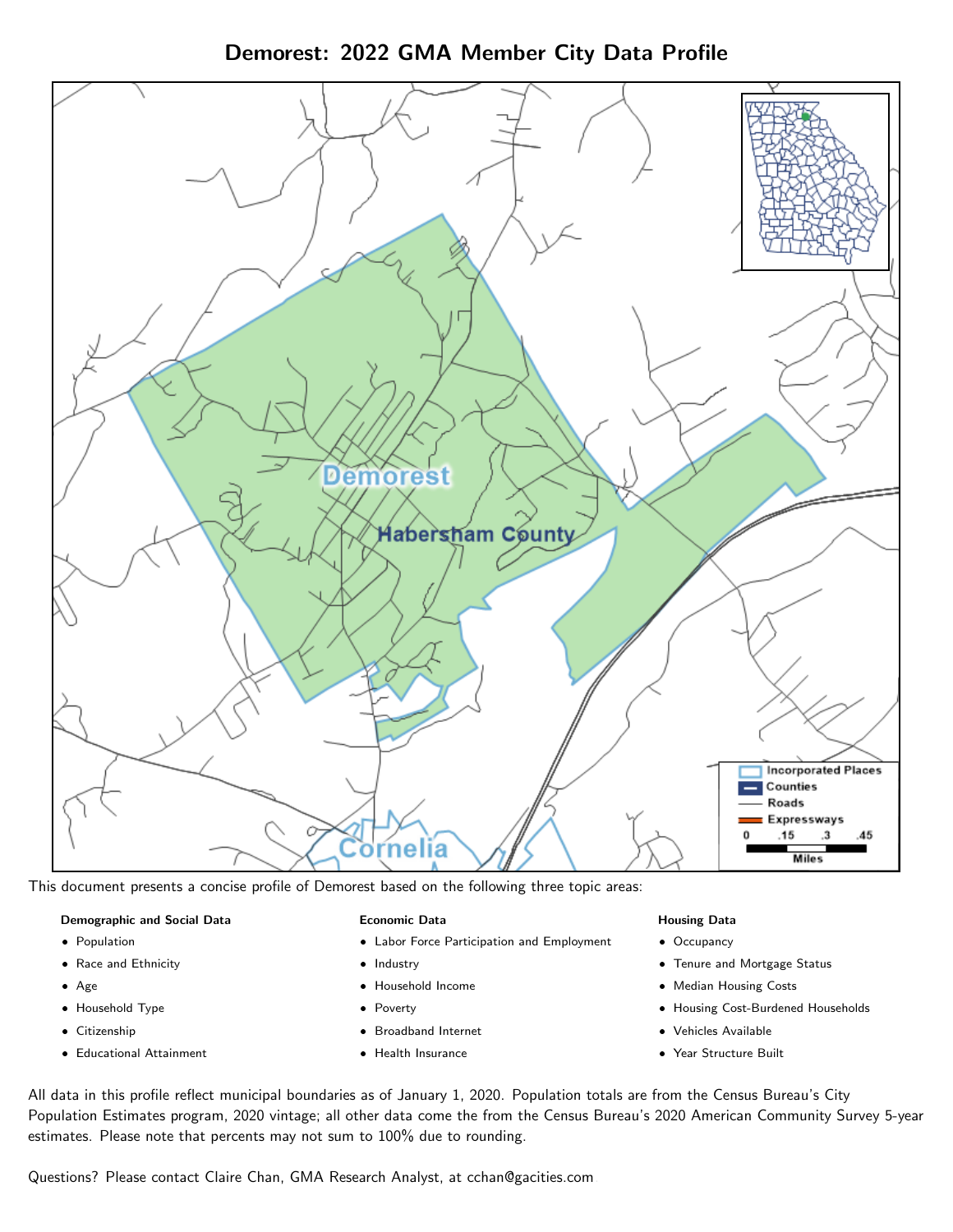# Demorest: Demographic and Social





# **Citizenship**



Source: American Community Survey, 2020 5-year estimates, table B05002 Source: American Community Survey, 2020 5-year estimates, table B15002

# Race and Ethnicity



Source: U.S. Census Bureau, City Population Estimates, 2020 vintage Source: American Community Survey, 2020 5-year estimates, table B03002

# Household Type



Source: American Community Survey, 2020 5-year estimates, table B01001 Source: American Community Survey, 2020 5-year estimates, table B11001

# Educational Attainment



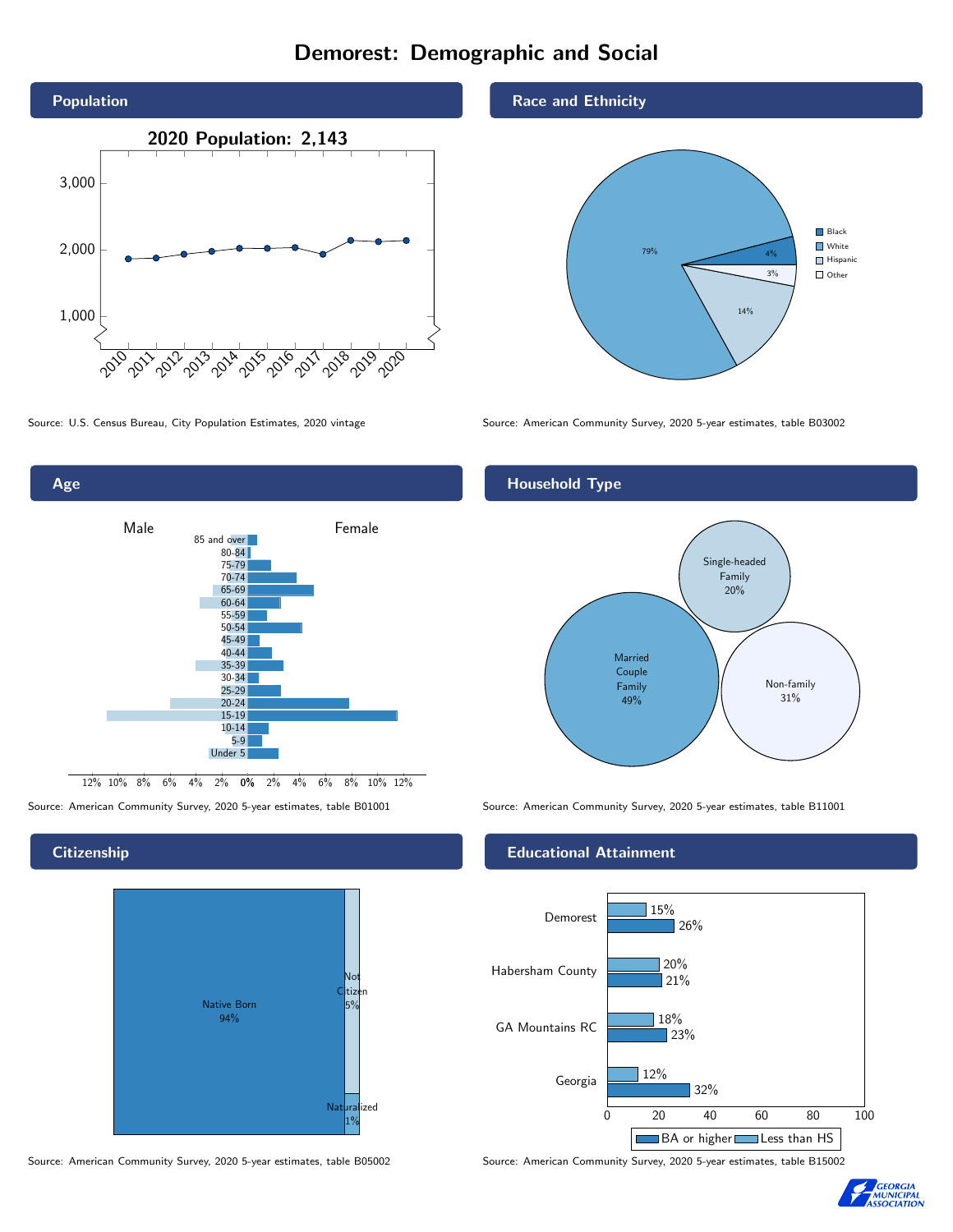# Demorest: Economic



Source: American Community Survey, 2020 5-year estimates, table B23001 Note: Unemployment rate is based upon the civilian labor force.

# Household Income



Source: American Community Survey, 2020 5-year estimates, tables B19013 and B19025 Source: American Community Survey, 2020 5-year estimates, table B17010



#### Source: American Community Survey, 2020 5-year estimates, table B28002 Source: American Community Survey, 2020 5-year estimates, table B18135

### Industry

| Agriculture, forestry, fishing and hunting, and mining      | $1\%$ |
|-------------------------------------------------------------|-------|
| Construction                                                | 8%    |
| Manufacturing                                               | 7%    |
| <b>Wholesale Trade</b>                                      | $0\%$ |
| Retail Trade                                                | 11%   |
| Transportation and warehousing, and utilities               | $2\%$ |
| Information                                                 | $2\%$ |
| Finance and insurance, real estate, rental, leasing         | 7%    |
| Professional, scientific, mgt, administrative, waste mgt    | 9%    |
| Educational services, and health care and social assistance | 28%   |
| Arts, entertainment, recreation, accommodation, food        | 12%   |
| service                                                     |       |
| Other services, except public administration                | 10%   |
| Public administration                                       | 3%    |

Source: American Community Survey, 2020 5-year estimates, table C24030

# Poverty



# Health Insurance